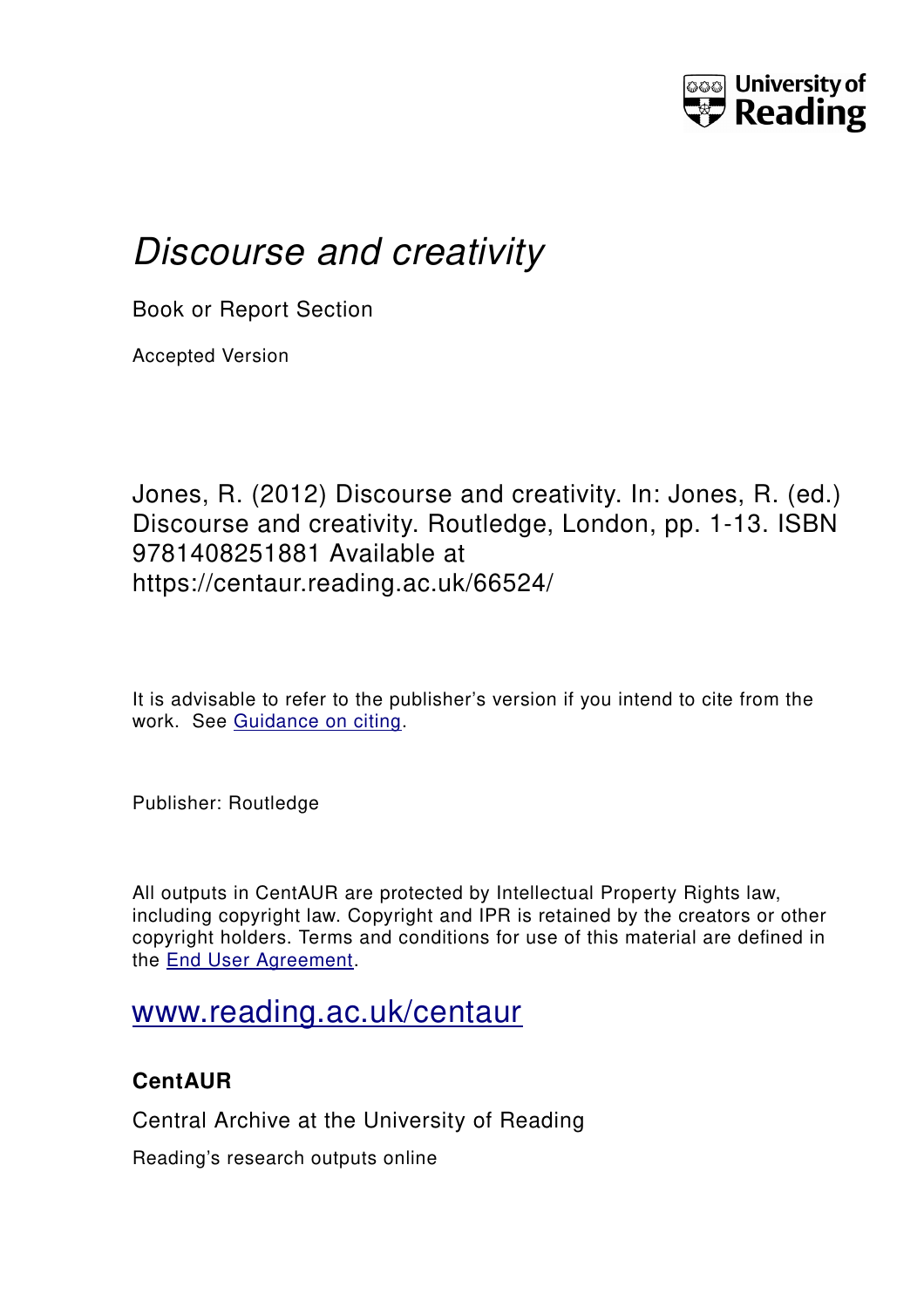#### **Chapter 1**

#### **Discourse and Creativity**

Rodney H. Jones

This collection presents a range of different perspectives on the relationship between *discourse* and *creativity***.** It is divided into four sections, each focusing on a different type of discourse: The first section explores literary discourse, the second focuses on creativity in corporate and professional discourse, the third on creativity in multimodal discourse of various kinds, including advertising graphics, fine arts and music, with the final section addressing the impact of new technologies on creative texts and practices. In bringing together studies of creativity in such a wide variety of genres, media and modes from poetry to amateur skateboarding videos, and from such a variety of perspectives in discourse studies, from more traditional literary stylistics to newer approaches like multimodal and mediated discourse analysis, this volume aims to explore the different kinds of contributions discourse analysis can make to our understanding of creative products, the social and psychological processes that go into making them, and the ways they help to shape the identities, relationships and institutions that make up our societies.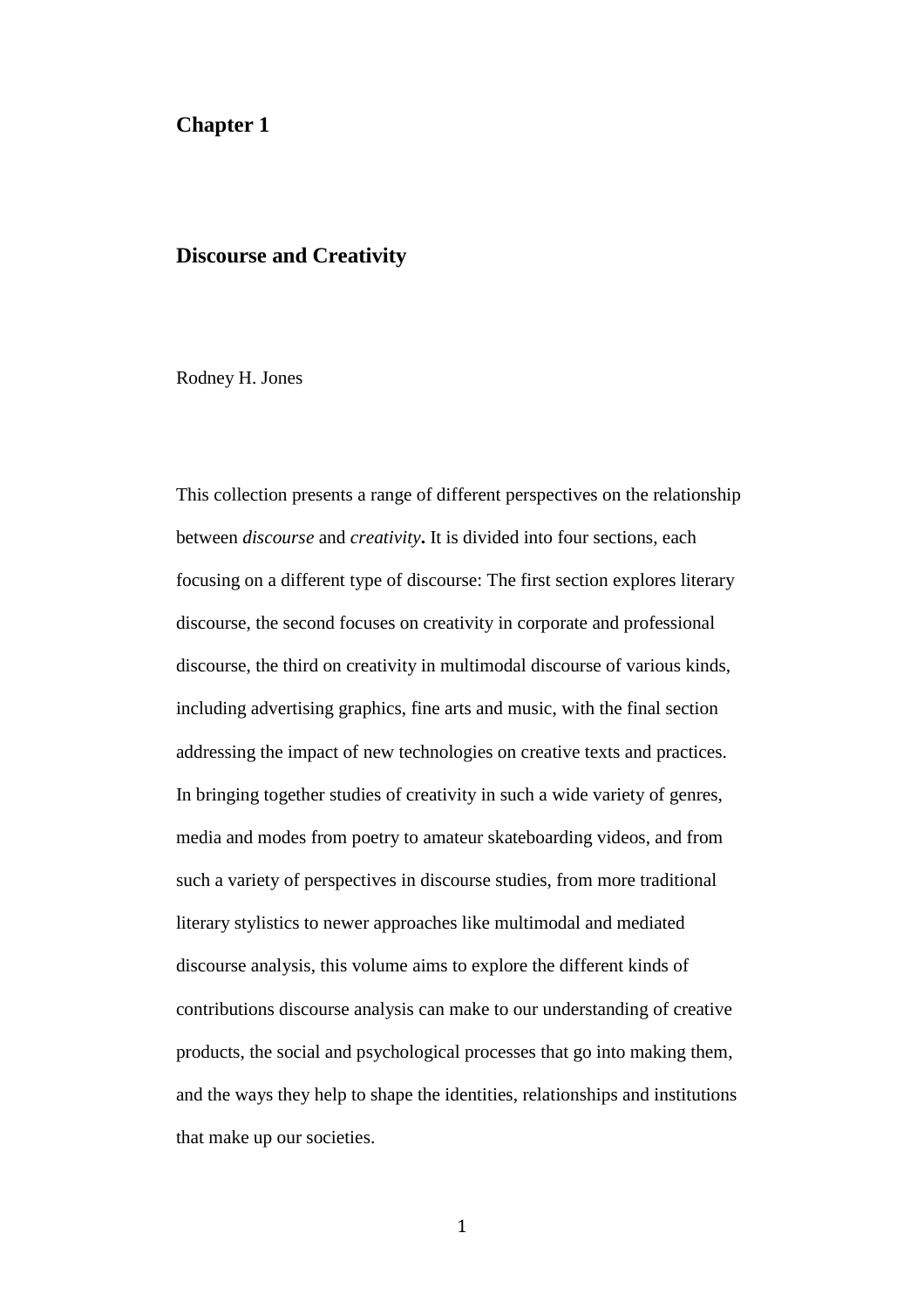#### **What is Creativity?**

In the last two decades, the notion of 'creativity' has found its way into nearly every facet of human life, from education to management. A hundred years ago, creativity was seen primarily as the province of artists (poets, painters, composers) and of God. Nowadays, everyone is expected to be creative. A cursory search of the British National Corpus of written and spoke English finds 'creative' collocating with such diverse words as accounting, bankruptcy, competition, governance, management, manufacturing, privatization, recreation and relationships. The last fifty years has seen a proliferation of popular books, courses, and position papers from governments and other institutions on how to make people, businesses, organizations and societies more creative.

This 'democratization of creativity' (Maybin and Swann, 2007) is also reflected in academic research in a range of disciplines such as psychology, sociology, anthropology, and linguistics, which has turned its attention to the everyday creative, practices of ordinary people. In such studies, creativity is, in the words of Ron Carter (2004:13), seen 'not a capacity of special people but a special capacity of all people."

Of course, not all creativity is 'created equal'. There is a qualitative difference between writing a symphony and creatively altering a recipe when one has run out of sugar. To capture this difference, Boden (2004) famously distinguished between *historical creativity* and *psychological creativity*, or, as others have called them, 'big C Creativity' and 'small c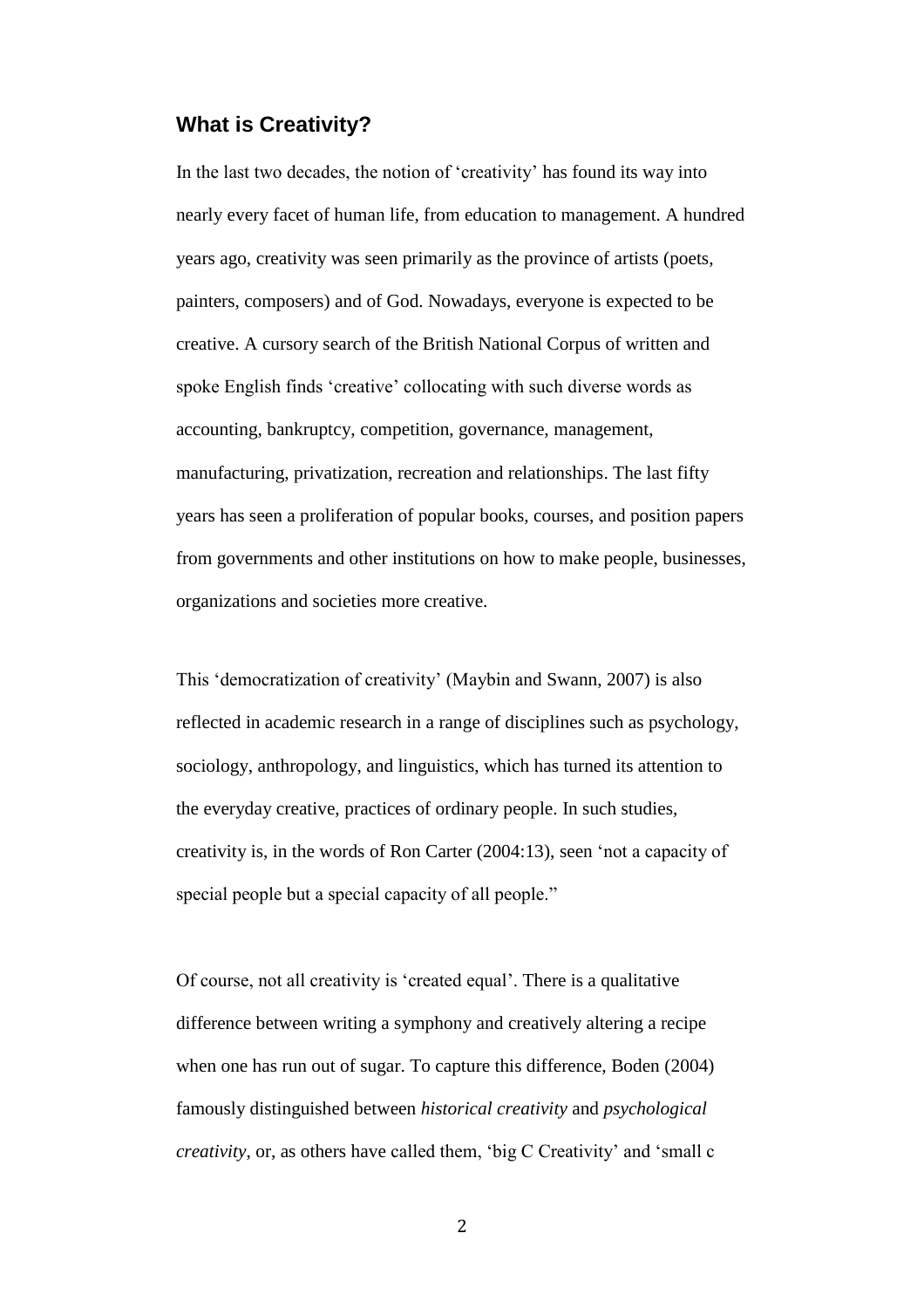creativity'. 'Big C Creativity' refers to the creativity of world changing works of art or scientific discoveries that alter the way people think about a certain problem or domain, whereas 'small c creativity' refers the creativity evident in everyday problem solving, joking and verbal play: avoiding a traffic jam or coming up with a good pick up line at a bar. Whereas 'big C Creativity' is seen as a sign of genius, 'small c creativity' is seen as a sign a mental health, a necessary competence for getting along in the world.

The problem with these definitions is that there is a lot in-between the works of Shakespeare and a well-delivered apology to one's in-laws. Many (indeed most) efforts in art and literature that aspire to the greatness of 'big C creativity' sadly miss the mark, and many everyday acts of creativity end up, sometimes unintentionally, having a major impact on the way people think and interact with one another, even if it is often in a rather limited social circle. Most of what is presented as creativity in the following chapters occupies this middle ground. There is poetry (not all of it 'great') and music and painting, but there is also advertising, corporate and public relations writing, and the creative practices of young people using digital technologies.

This problem around what counts as 'creative' and what does not exposes an even more fundamental confusion in the way we talk about creativity. When we use the word 'creativity', are we talking about a property of a particular creative product -- a text or an object of art or the expression of a scientific theory -- or are we describing a kind of *process*, what an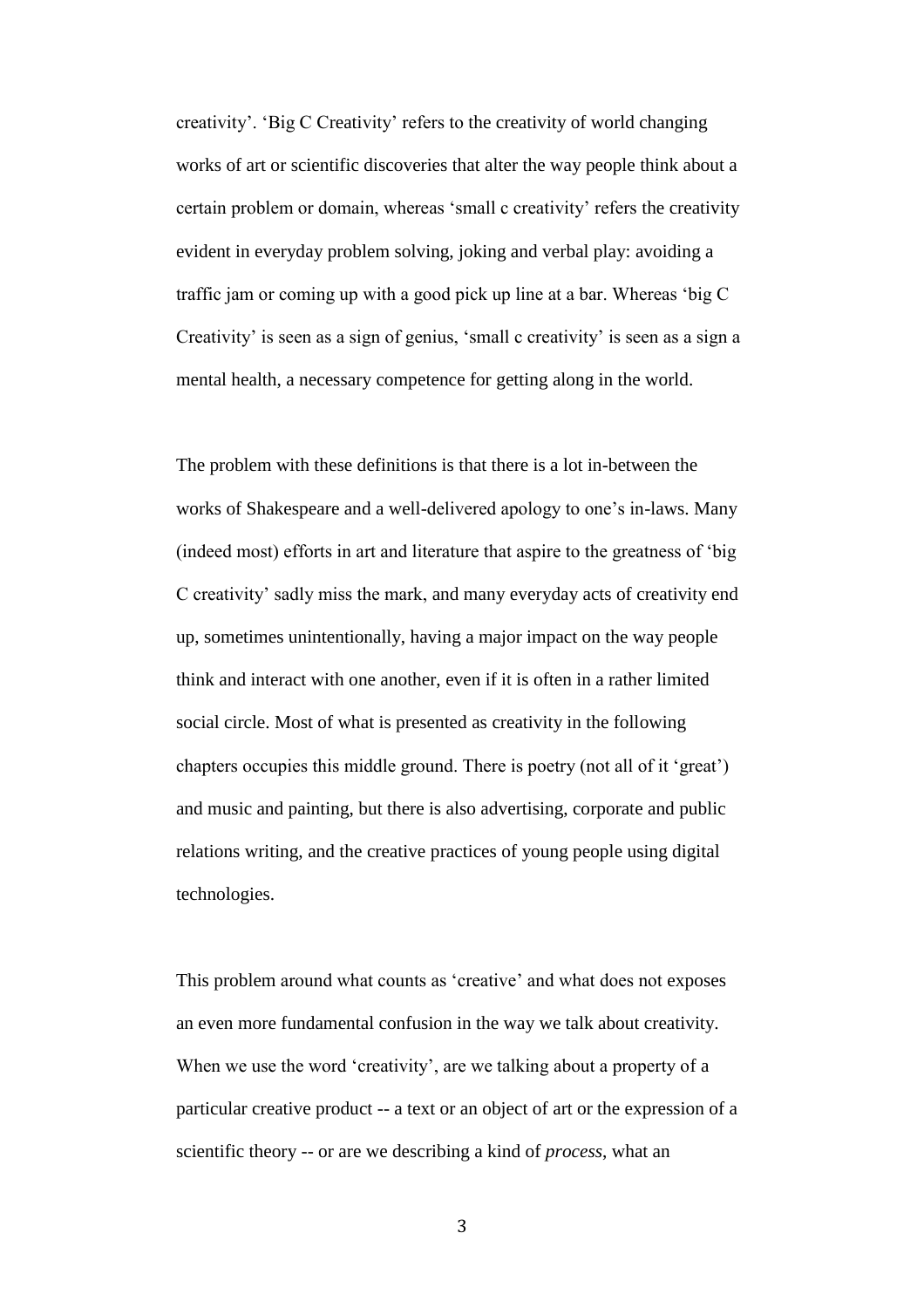individual or group of people do to come up with a creative product or inventive solution to a problem? This is to say, does creativity reside in texts (and other social artifacts) or does it reside in people?

Most studies in the humanities, in literary and art criticism, have taken an almost exclusively *product* based approach to creativity. While some have sought to contextualize creative works in their social or historical contexts or to glean from them evidence of the workings of the artist's mind, the starting point has nearly always been the text.

In the social sciences, on the other hand, particularly in psychology, scholars have been more interested in the creative process. Psychological studies of scientific creativity (see for example Simonton, 1988; Grubner and Davis, 1988) and artistic creativity (see for example Getzels and Csikszentmihalyi, 1976) have focused on mental processes and cognitive models. Some like Csikszentmihalyi and Sawyer (1995) and Runco (1990) have offered theories of the 'stages' of the creative process as it occurs in an individual's consciousness. Others have taken a more socio-cultural or interpersonal approach to creative processes, seeing them as not just taking place in the minds of the individuals but also in the interaction between individuals and their social and cultural environments. Here we could include Harriington's (1990) ecological approach, the interactionist model of Woodman and Schoenfeldt (1990), and the systems approach of Csikszentmihalyi (1990).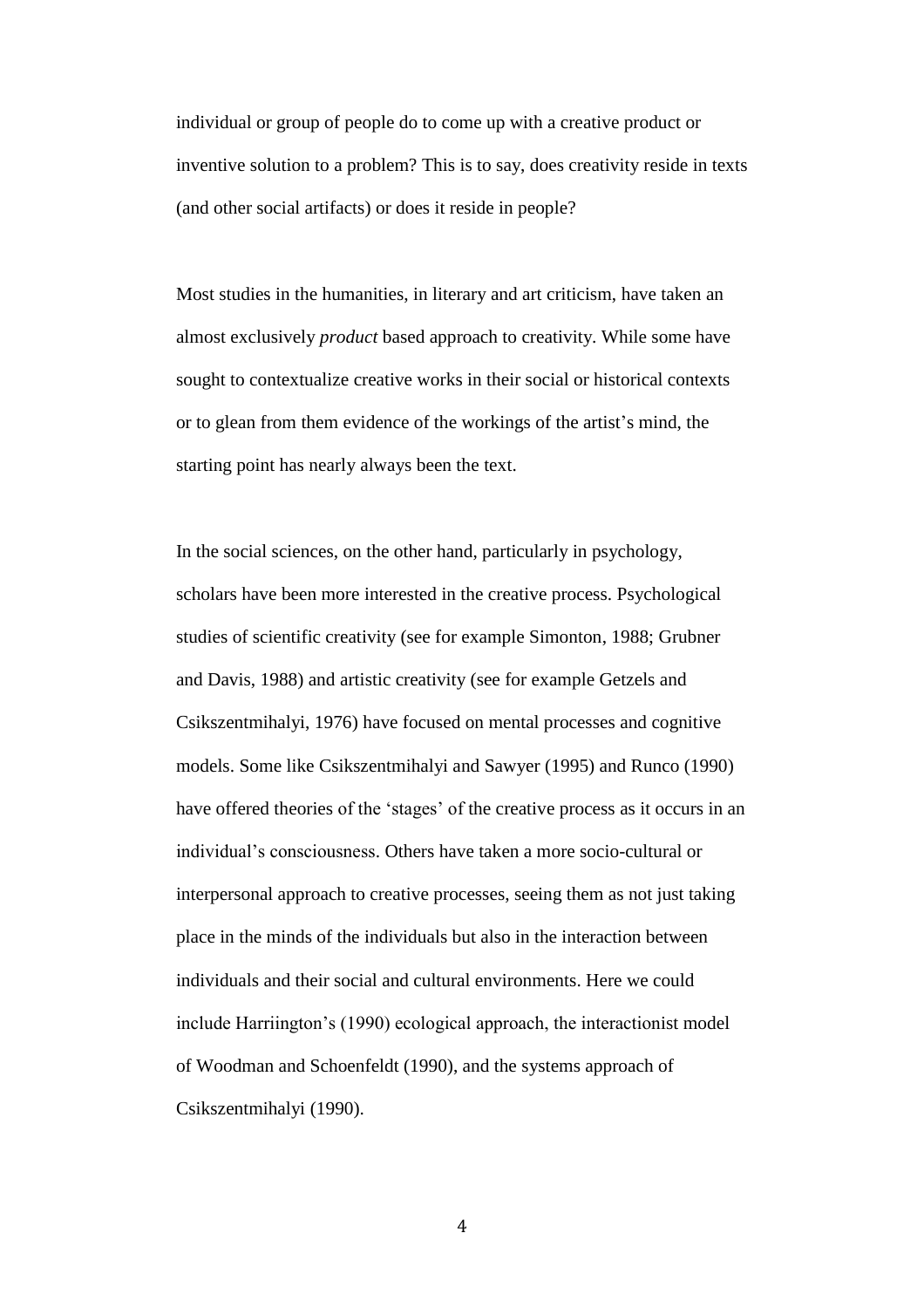Thus far, however, there has not been a clearly articulated perspective which integrates approaches which focus on the creative properties of products (by which we mean primarily 'texts', whether they be verbal, visual or expressed in some other semiotic mode) and the processes through which they come into being. Not only have product based approaches not adequately addressed issues of production and consumption, but process based approaches – which have typically proceeded by examining the practices of 'creative individuals' such as renowned artists and scientists – have been less effective in clearly identifying the concrete features in these individuals' achievements which make them creative. Even within the process approach, there remains a gap between those who take a more cognitive or intrapsychic perspective and those who take a more sociocultural or interpersonal perspective (John-Steiner 1992).

It is the premise of this volume that discourse analysis, particularly as it has developed in past thirty years through contact with other disciplines like cultural studies, cognitive psychology, sociology and anthropology, can make a significant contribution to bridging these gaps. Nearly all of the chapters in this book deal explicitly with the creative processes that go into the production and interpretation of discourse, sometimes focusing more on cognitive processes, as in the chapters by Stockwell and Forceville, and sometimes more on social processes, as in the chapters by Swann and Jones. At the same time, all of them enter this exploration of process through the analysis of creative products – discourse – and it is in the concrete features of discourse that evidence for these social and cognitive processes is found.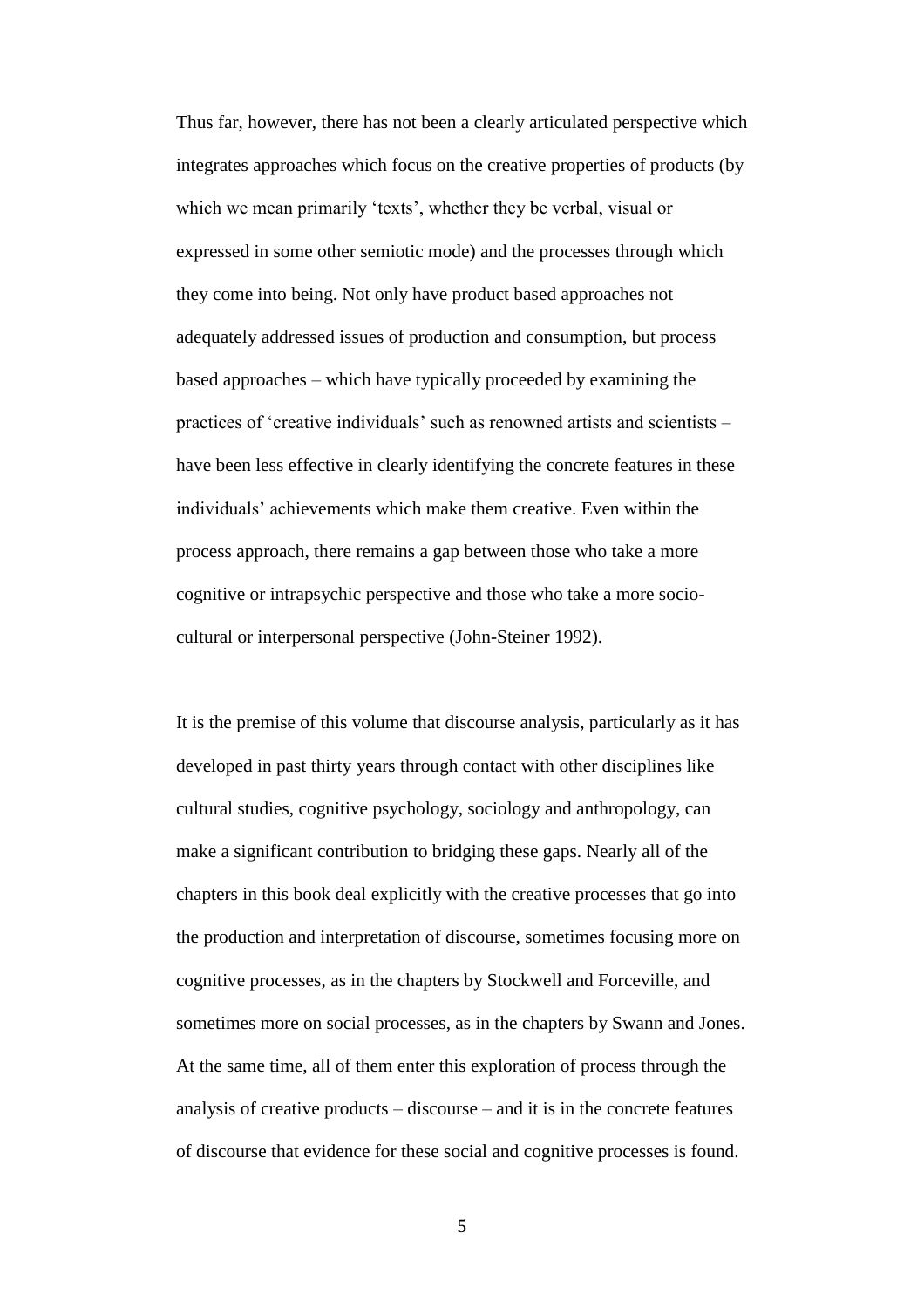Moreover, while some of the scholars included here emphasize the psychological aspects of these processes and some the social aspects, discourse itself serves as a link between the two, the site at which is played out the eternal tension between what the individual wishes to think or do or express and what his or her society or culture deems appropriate or meaningful or 'creative'.

# **'Language and Creativity' vs. 'Discourse and Creativity'**

There has been considerable interest over the years in various sub-fields of linguistics in the notion of creativity. It might, in fact, be argued that creativity is at the very core of language itself, the 'essential property' of which is, according to Chomsky (1965: 6) 'that it provides the means for expressing indefinitely many thoughts and for reacting appropriately in an indefinite range of new situations.'

In the areas of applied linguistics and sociolinguistics, interest in creativity has led scholars in two distinct directions, some focusing on the application of linguistic principles to the analysis of texts that are *a priori* deemed 'creative' such as literary works and advertising slogans, and others focusing more on the creative and playful features of everyday language.

Scholars who take as their objects of study of literature include literary stylisticians such as Fowler (1996), Leech and Short (1981), Widdowson (1975) and Toolan (1998) who apply the tools of linguistics to the analysis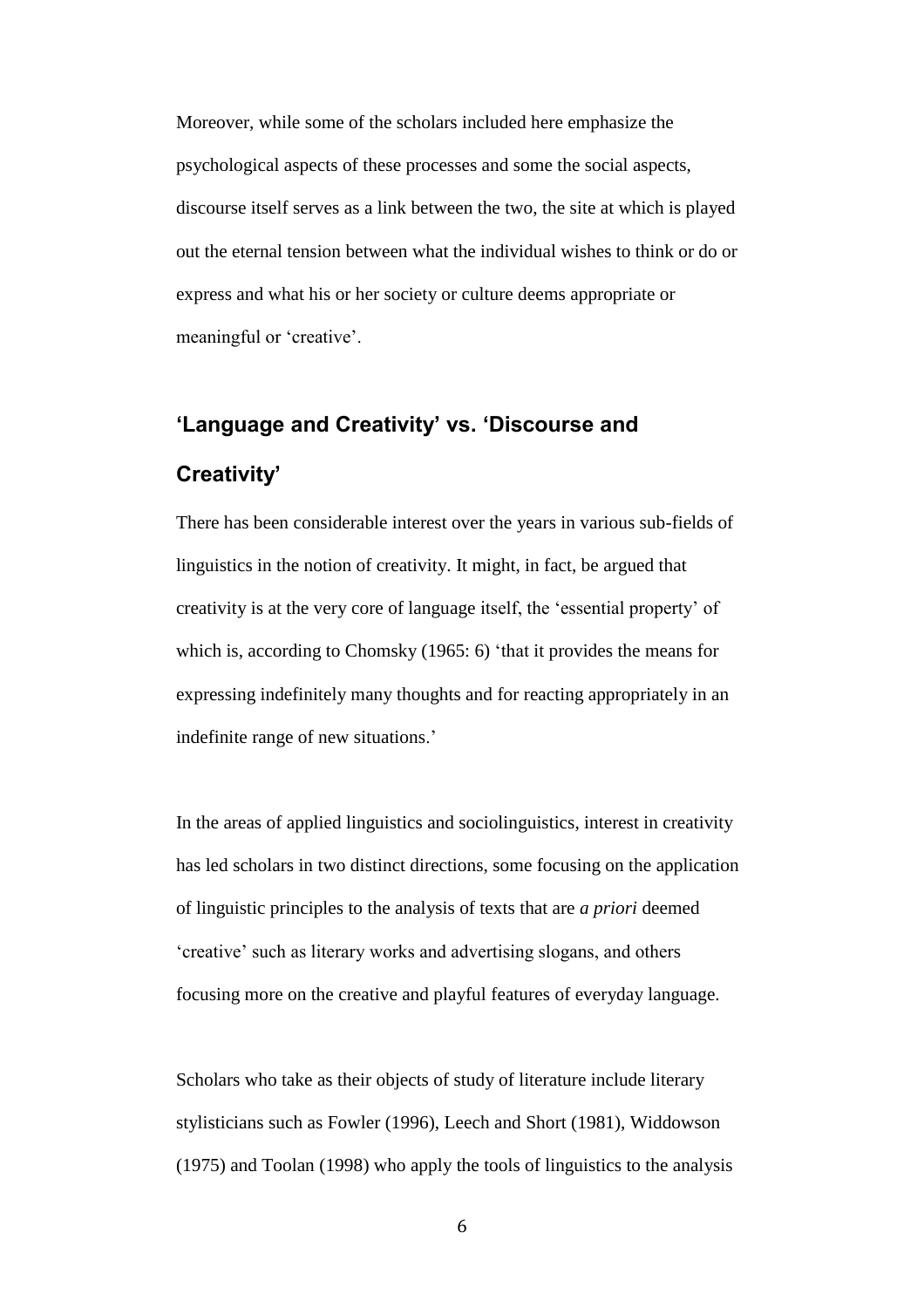of literary language. While some working in this tradition have endeavored to focus on aspects of language use normally associated with 'discourse' such as pragmatics (Black, 2006), speech acts (Pratt, 1977), interpersonal politeness (Magnusson, 1999), conversational structures (Norrick, 2000), and schema (Cook, 1994), most work in this area is primarily *product based*, defining creativity as a function of 'patterns of formal features' and 'linguistic idiosyncrasies of particular texts' (Cook, 1998: 205) rather than as a function of the processes that go into making those texts or how those texts are used to take actions in broader socio-cultural contexts.

Approaches which focus less on traditional 'creative texts' and more on the creativity of everyday language are perhaps best represented by the work of Ron Carter who, in his 2004 book *Language and Creativity: The Art of Everyday Talk* and elsewhere (Carter , 1999; Carter and McCarthy, 2004) argues that features associated with literary texts like word play, rhyme, metaphor, simile, hyperbole, understatement, irony, repetition and parallelism are actually common features in the everyday spoken English of ordinary people. The hard and fast distinction between literary and nonliterary language is, he contends, artificial and unhelpful; literariness is more usefully seen as a 'cline' from, to use the terminology discussed above, the 'small c creativity' of commonplace talk to the 'big C Creativity' of the literary canon. Other researchers working in the same vein include Cook (2000), Crystal (1998) and Maybin and Swann (2006, 2007).

Like literary stylistics, linguistic approaches to everyday creativity have also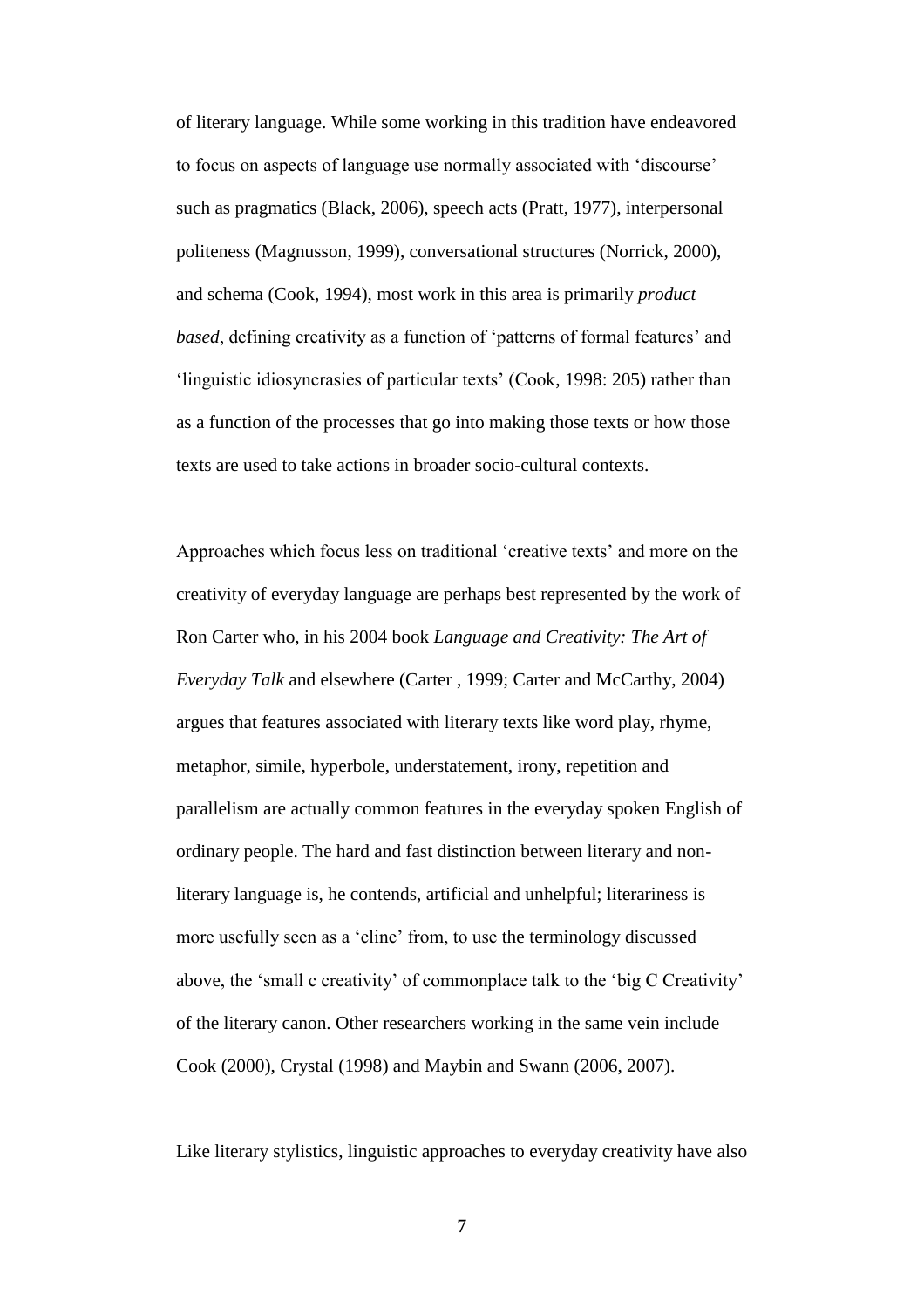made use of principles from discourse analysis. Carter, for example, addresses not just the literary features of everyday talk but also the communicative functions of these features in different kinds of social contexts and in different forms of social interaction. On the whole, however, most work in this tradition is also primarily *product* oriented, concerning itself almost exclusively with 'poetic language', in the sense that Jakobson (1960: 356) meant the term as a 'focus on the message for its own sake' rather than on the role of the message in broader social processes. Even when they take socio-pragmatic aspects of language use into account, researchers in this paradigm tend to focus on the social functions of *creative language* (by which they usually mean 'literary-like' language) rather than the function of language (of all kinds) in performing *creative acts*.

How, then, does the 'discourse and creativity' approach represented in this book differ from the approaches described above? To answer this question it is necessary first to understand what we mean by discourse. While all of the authors in this book might answer that question slightly differently, most definitions of discourse in the context of applied linguistics and sociolinguistics draw on three broad conceptualizations of language: language beyond the level of the sentence or clause; language in use; and language as part of a broader range of social practices associated with power and the social construction of knowledge. It is important to stress that these three conceptualizations of language are not so much separate and mutually exclusive 'definitions of discourse' as they are different aspects of the same phenomenon, none of which can be properly understood without reference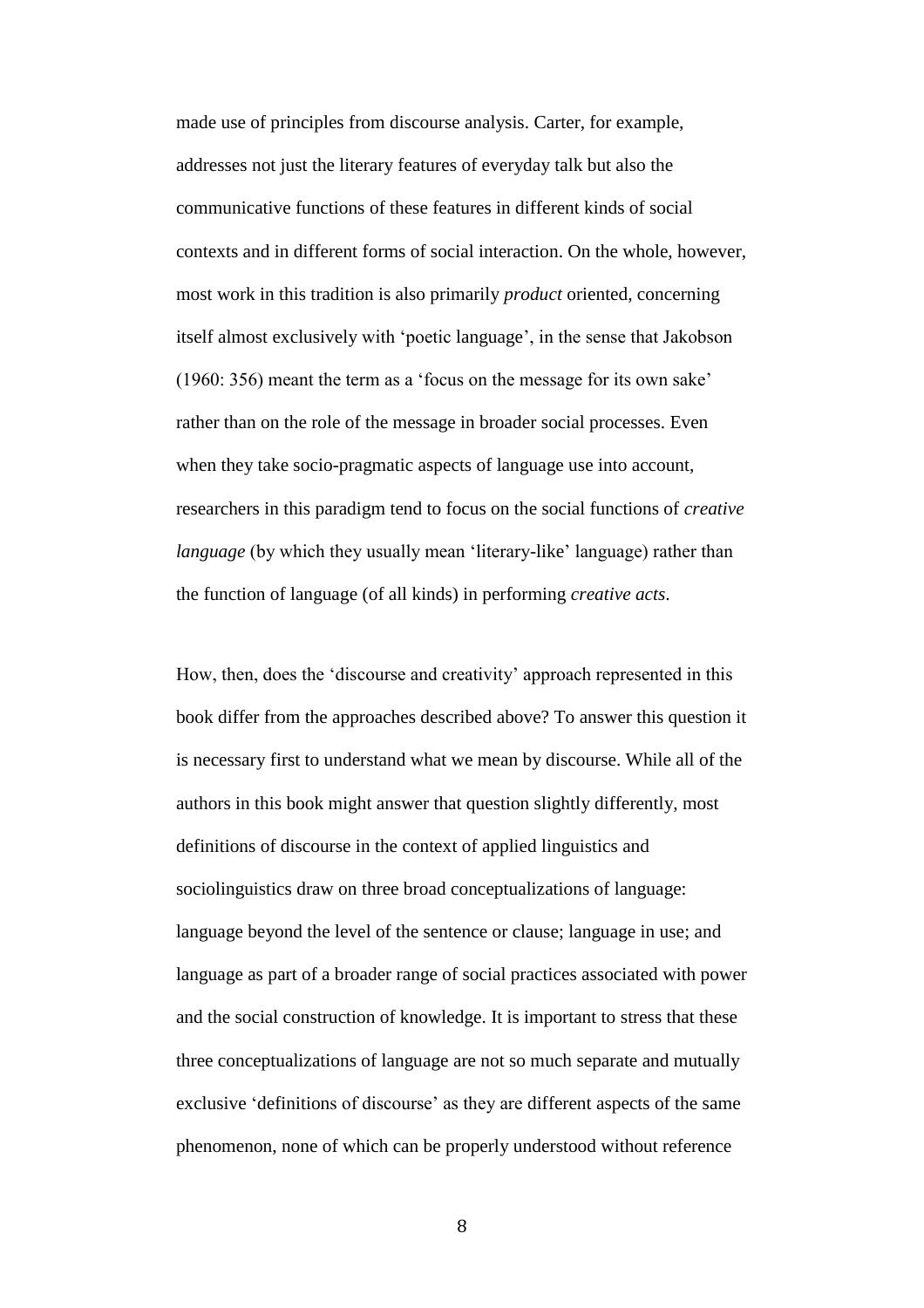to the others. Nearly all contemporary approaches to discourse take all three of these aspects into account, though they might focus more on one or another of them.

The first conceptualization -- language beyond the sentence -- can be traced back to the linguist Zellig Harris (1952), who in the early fifties used the term 'discourse' to describe the next level in an analytical hierarchy of morphemes, clauses and sentences. What Harris proposed was a method of analyzing language beyond the sentence by attending to the distribution and combination of various linguistic features throughout longer stretches of text. This approach, however, is not just an extension of the Russian formalists' search for intra-textual regularities. Even in Harris's early formulation, patterns of linguistic features beyond the clause need to be further related to patterns of behavior beyond the text itself. In his seminal 1952 paper he proposes 'discourse analysis' as a means of addressing two inter-related problems, the first arising from the fact that most models of descriptive linguistics stop at the level of the sentence, and the second arising from the need to correlate 'culture' and language, that is, to understand the connection between linguistic and non-linguistic behavior.

The implication of a view of discourse as 'language beyond the sentence' for a 'discourse and creativity' approach is that in such an approach creativity is never seen as a matter of isolated instances of 'poetic' language, but rather as a matter of how all the features of a text, poetic or not, work together to form an effective whole, and further, how this whole interacts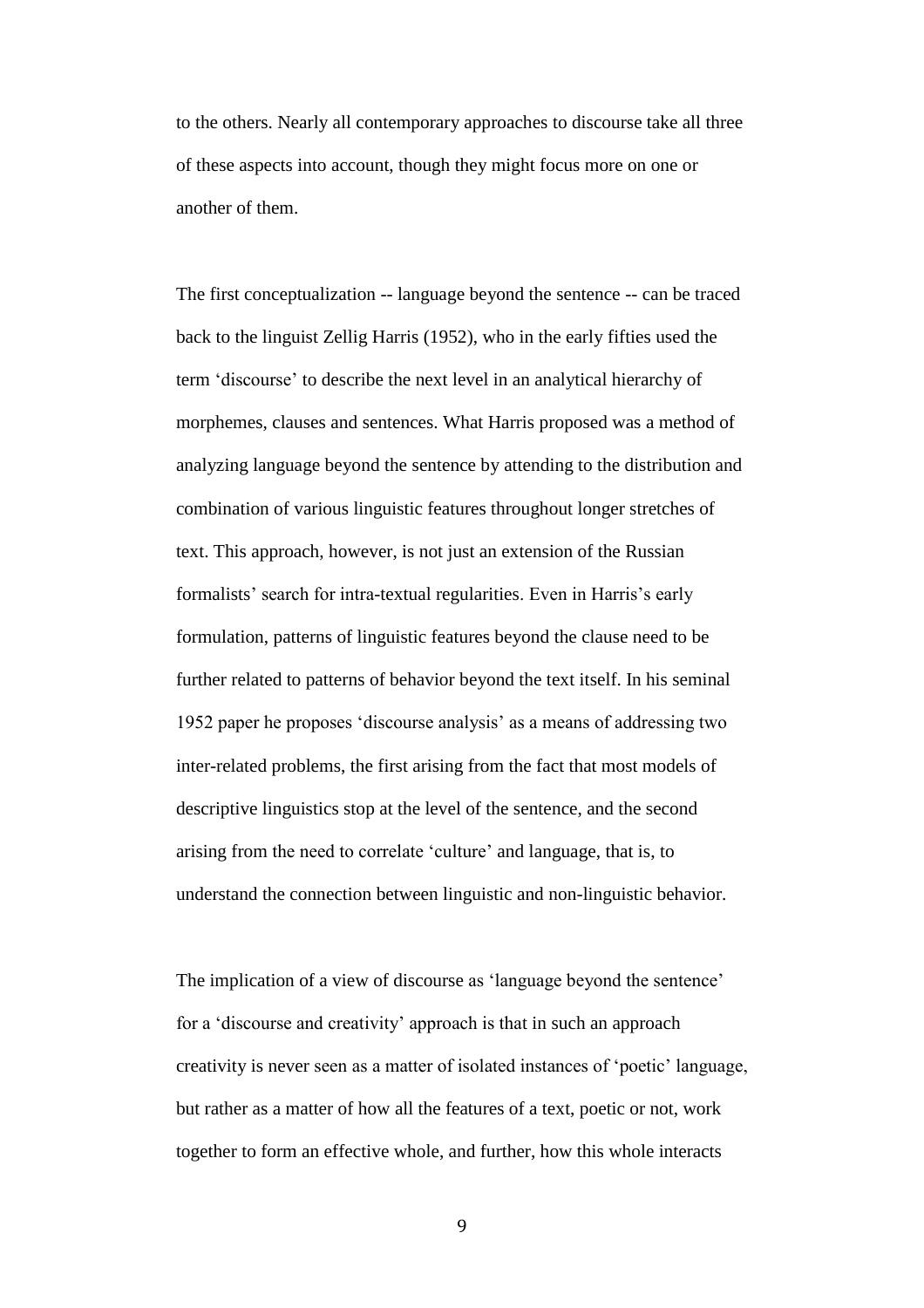with the social context in which it is situated. In other words, a pun, a metaphor, or an instance of rhyme or parallelism are not considered creative in themselves but rather are seen as creative insofar as they fit into larger patterns of structure and meaning.

This search for patterns in texts is, of course, not unique to discourse analysis. It is also central to literary stylistics in the more traditional sense. This practice of pattern seeking, of relating smaller parts to larger wholes, however, is the necessary starting point for a 'discourse and creativity' approach and for all of the chapters in this volume. It is fitting, then, that the book begins with Michael Toolan's treatment of repetition in poetry, a treatment that illustrates the attention to patterning so central to the conceptualization of discourse we are developing it in this book while at the same time paying tribute to traditional stylistics.

Implicit in this analytical stance towards creativity is also the notion that underpinning the creative process itself is the ability to recognize and exploit patterns in our experience of the world and in the semiotic systems within which we work. Bohm (1998), for example, in his treatment of scientific creativity, defines the creative process as one of perceiving new orders of relationships in old structures and of linking previous unrelated ideas, concepts or elements into new patterns. From this perspective, the relationship of patterning to creativity is double edged. On the one hand creativity involves understanding and being able to exploit old patterns, structures and rules, and on the other hand it involves breaking out of old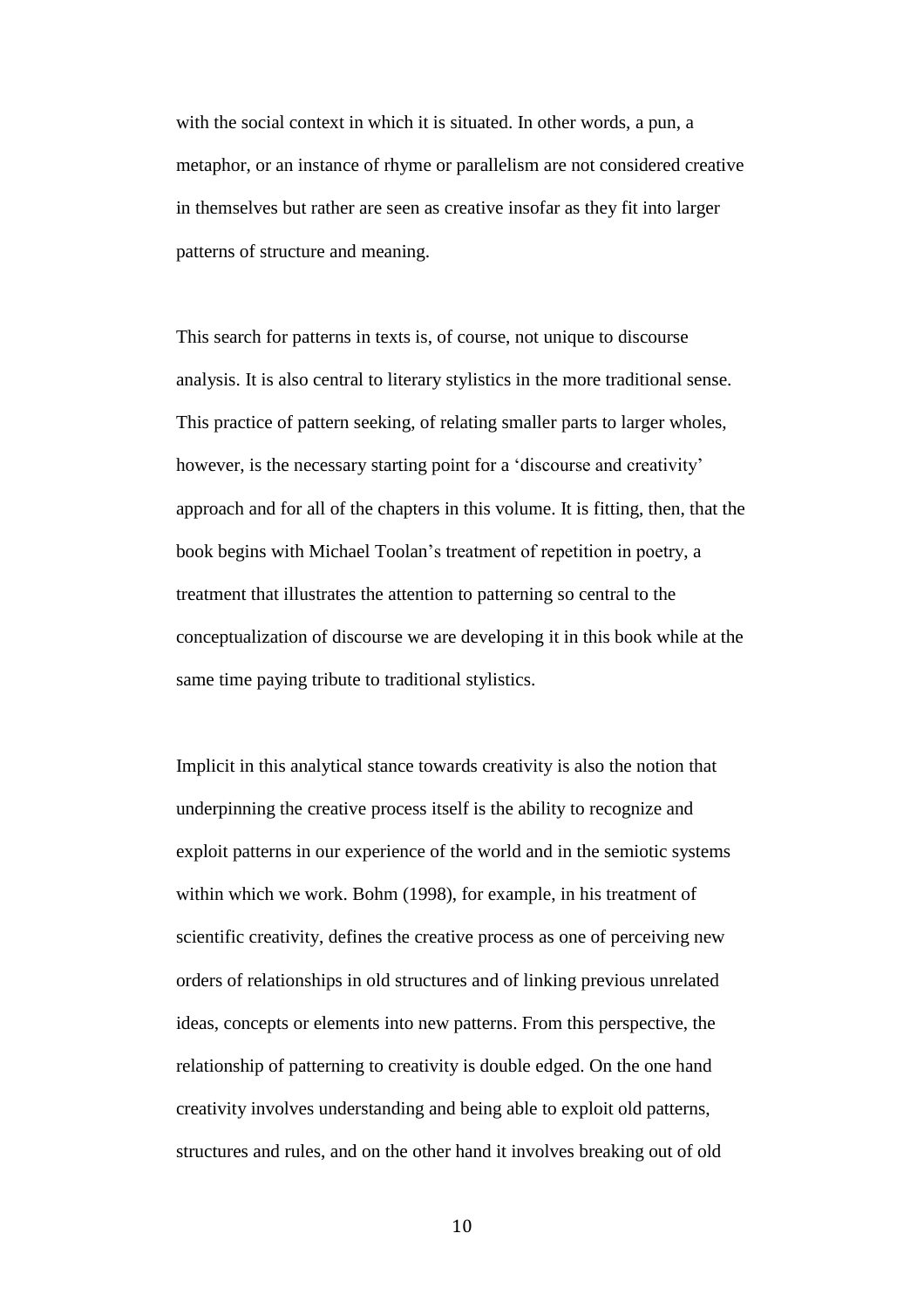patterns and coming up with new ones. As Thurlow reminds us in his chapter, 'creative practice always emerges out of the dialectical tension between fixity and mobility, constraint and freedom, convention and innovation, stricture and defiance, orthodoxy and heterodoxy, and, in the case of language, between "grammar" and "poetry".'

The second conceptualization of language, that of 'language in use,' is most commonly associated with approaches to discourse which examine, as Austin (1962) famously put it, how we 'do things with words.' Approaches like, pragmatics, conversation analysis, interactional sociolinguistics, and Austin's speech act theory all see discourse itself as a kind of social action and explore how people use it to both *make sense of* and to *alter* the circumstances of their social and material worlds. More recent approaches to discourse such as mediated discourse analysis (Jones and Jones et al., this volume, Morrison et al., this volume, Norris and Jones 2005), and multimodal interaction analysis (see Norris 2004 and this volume) influenced by the work of Soviet psychologist Lev Vygotsky (1978), have gone even further in privileging social action as the unit of analysis, considering language as only one of a host of possible 'meditational means' which people use to take action in the world.

The implications of this view of discourse for a 'discourse and creativity' approach is that creativity is seen as residing not just in language itself but in the actions people take with language. There may, therefore, be nothing intrinsically 'creative' or 'poetic' about a piece of language. What may be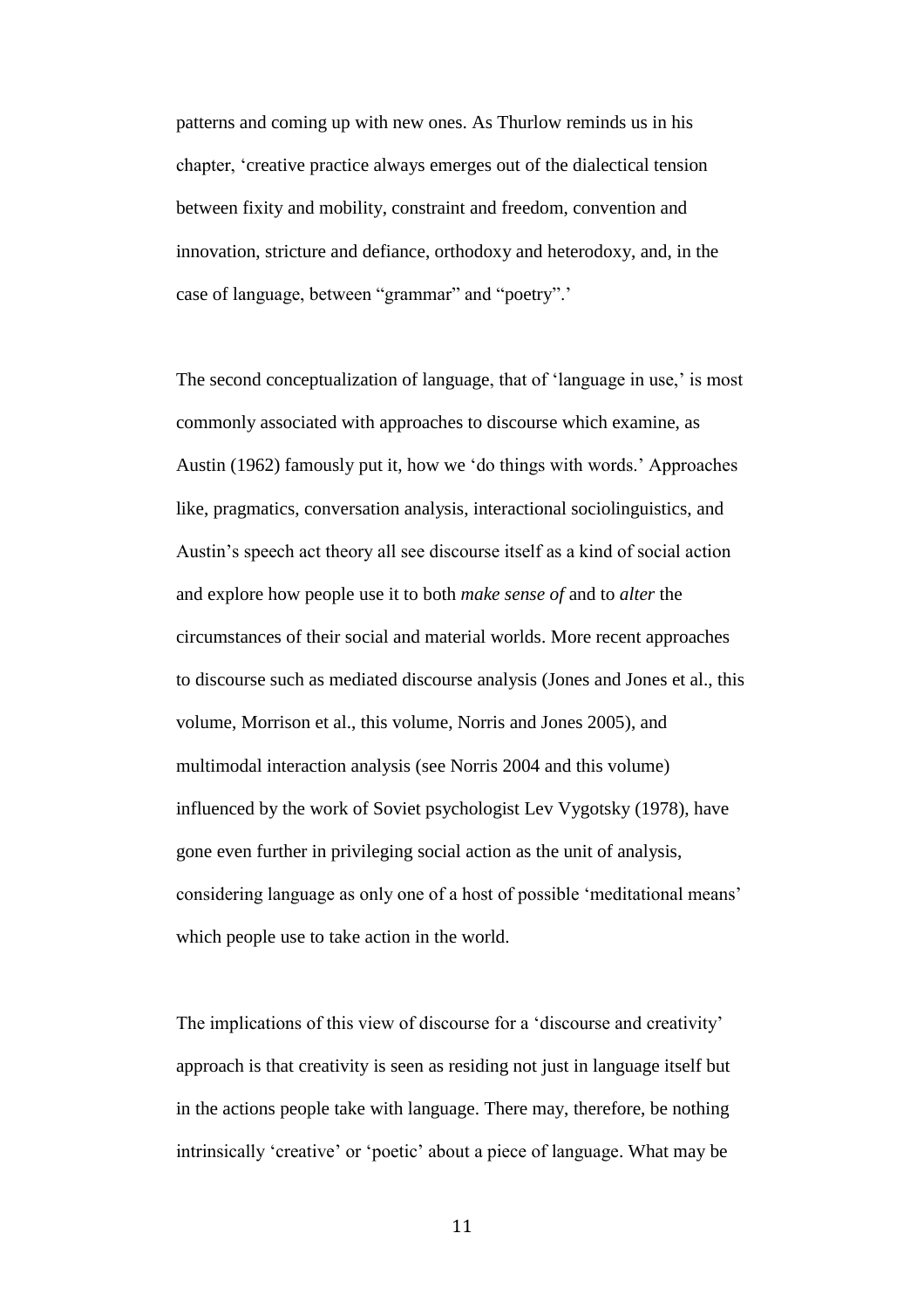'creative', rather, may have more to do with the strategic way it is used to solve a problem, alter a situation or realign a set of social relationships. This view of discourse, in other words, takes us beyond the analysis of creative *products* to the analysis of the creative *processes* associated with them. These processes include not just the creative ways discourse is deployed to take situated social action, but also the processes through which creative texts are produced and interpreted, processes that often involve complex chains of social actions negotiated among diverse sets of social actors (see Jones et al. this volume) using a range of different meditational means (see Morrison et. al, this volume).

Fairclough (1992) refers to these complex chains of action as 'discourse processes', which he defines as the sociocognitive processes by which the producers of texts draw upon and transform past conventions and prior texts to create new meanings, and the consumers of texts appropriate and adapt these meanings based on their past understandings and experiences and their present circumstances. And so again, the tension between the old and the new, the borrowed and the original, the conventional and the subversive arises at the center of a discourse analytical approach to creativity.

All of the chapters in this book address in some way 'discourse processes' or, as Norris and Jones have called them, 'discourse in action' (Norris and Jones 2005). Some, like that by Jones and his colleagues and by Norris focus on the social processes that lead to the production of creative texts and the social construction of 'creative individuals'. Others, like those of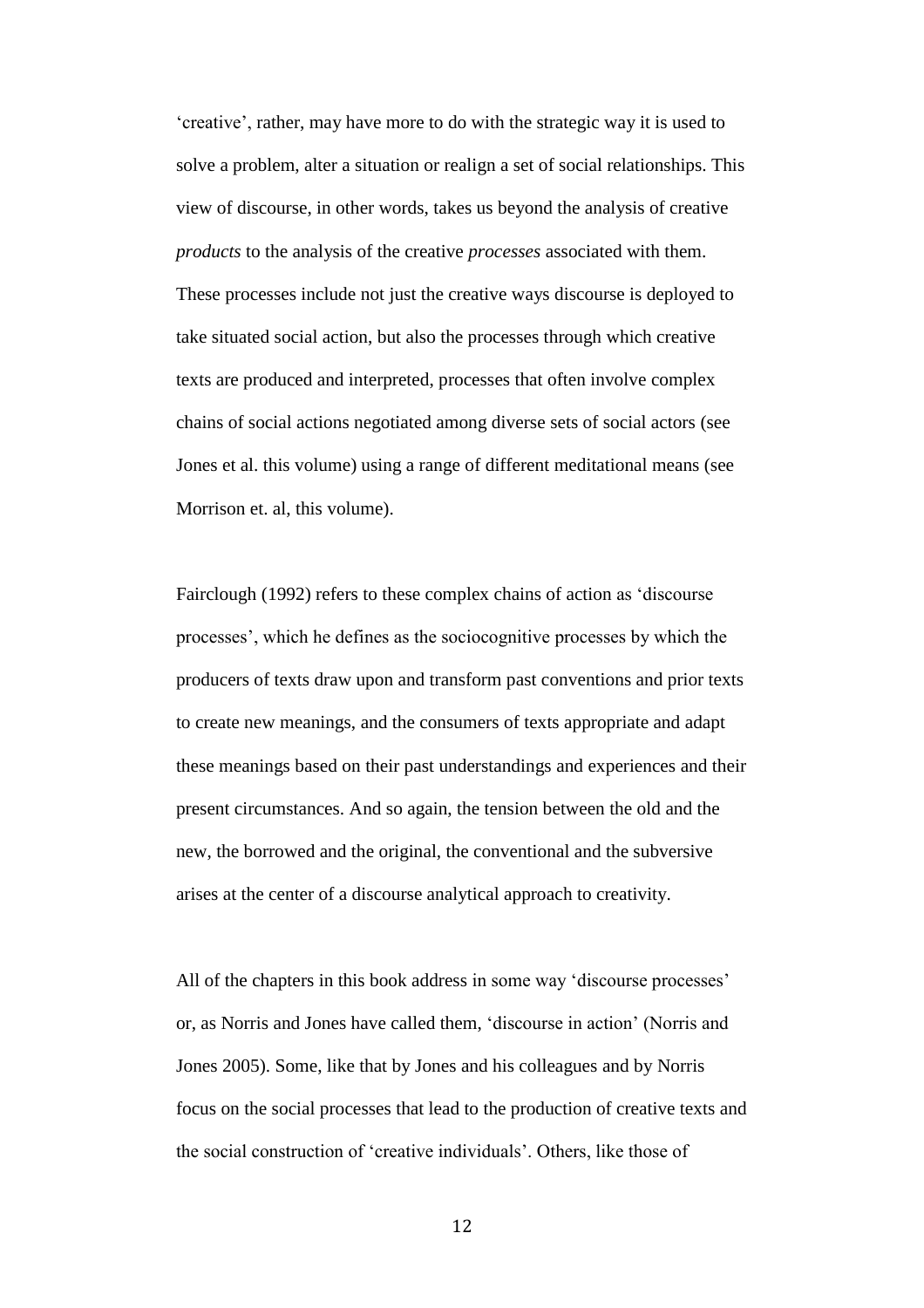Stockwell and Swann, focus more on processes that go into the interpretation of creative works, Stockwell from a more cognitive perspective and Swann from a more social one. Some, like those of Bhatia and Gillen deal more with the strategic, socio-pragmatic aspects of discursive action in the context of professional communication and computer mediated communication respectively. Finally, some, like those by van Leeuwen, Morrison and his colleagues and Jones invite us to consider the impact of the semiotic resources and technological tools for communication we have at our disposal on our ability to take certain kinds of social actions and engage in certain kinds of social practices.

The third conceptualization of language in a discourse analytical approach to creativity sees it as part of broader socially informed systems of knowing, being and acting. This conception comes less from linguistics and more from cultural studies and critical sociology, though it has come to occupy an important place in linguistically based methods of discourse analysis. Gee, uses the term 'capital D' discourse' to refer to this conceptualization of language. He defines 'Discourses' as 'ways of being in the world, or forms of life which integrate words, acts, values, beliefs, attitudes, and social identities' (1996:127). Foucault (1972), and after him, Fairclough (1992) use the term 'orders of discourse' in much the same way, talking about, for example, the 'discourse of medicine' and 'the discourse of law'.

On the one hand, 'Discourses' or 'orders of discourse' impose constraints on creativity, exerting control over what we can say, what we can think, and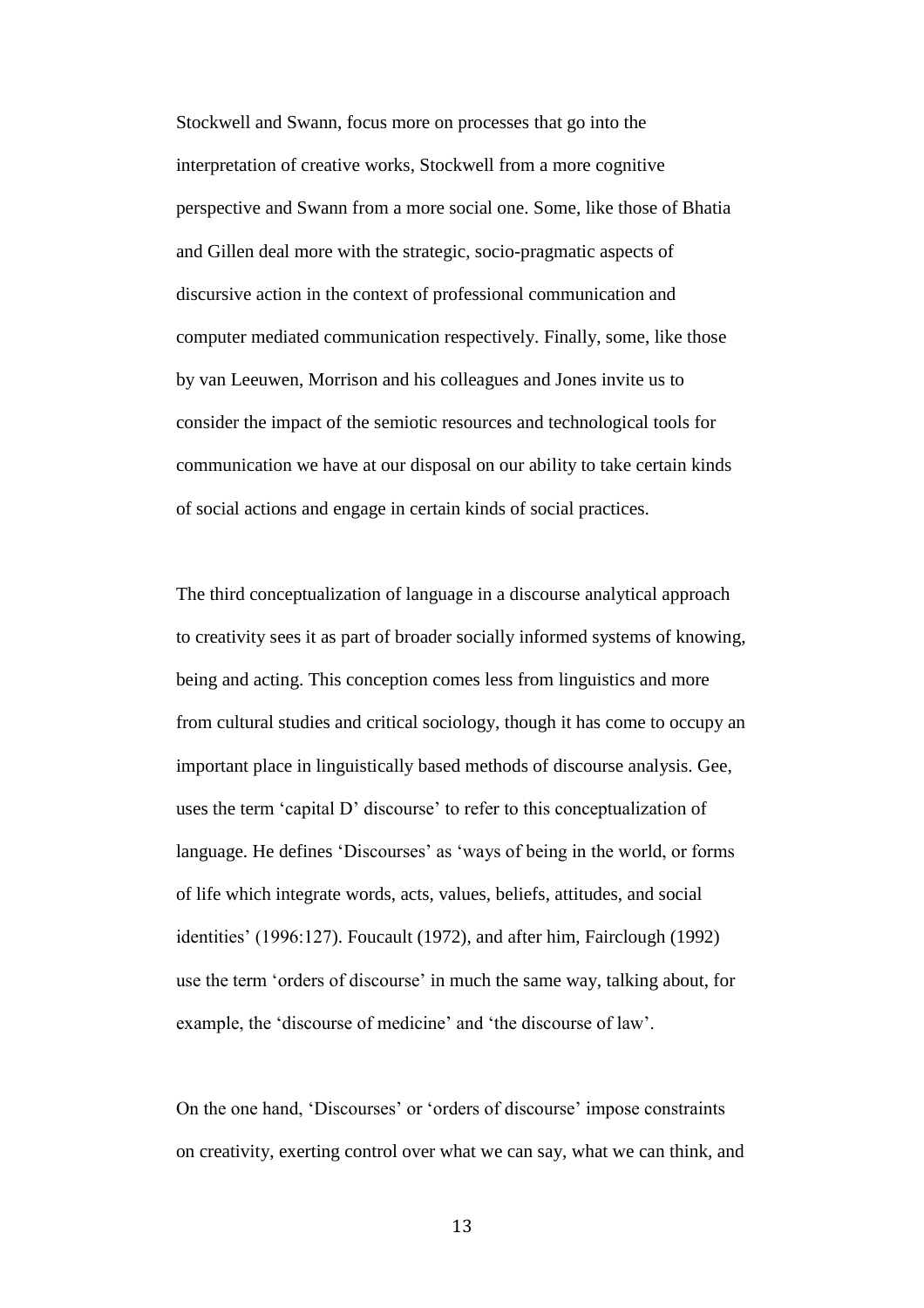the kinds of power relationships that play out in societies. At the same time, 'Discourses' are not fixed. They are vulnerable to being compromised, undermined or transformed as they interact with other 'Discourses'. As Candlin and Maley (1997: 204) note, 'Discourses' consist of 'internally heterogeneous discursive practices whose boundaries are in flux,' so as they come into contact with other 'Discourses', 'not only are novel (inter)texts constructed, but novel (inter)discourses arise.'

These transformations occur not only though great works of art or paradigm changing scientific discoveries, but also through the incremental everyday actions of individuals as they strategically appropriate and combine elements of different 'Discourses' in order to meet the needs of particular moments. Fairclough (1992:97) argues that 'as producers and interpreters combine discursive conventions, codes and elements in new ways in innovatory discursive events they are cumulatively producing structural changes in the orders of discourse.' When discourse is used creatively, it can potentially change 'orders of discourse' on two levels: first on the level of the immediate interaction by shifting the relationships of power among participants, creativity reframing the activity that is taking place, or otherwise creating possibilities for social action that did not exist at the outset of the interaction, and second, on the level of society or culture by contesting conventional ways of seeing things and opening up possibilities for the imagining of new kinds of social identities and new kinds of social practices (Jones 2010). Thurlow (this volume) captures the spirit of these small and subversive, though nonetheless profound acts of creativity in his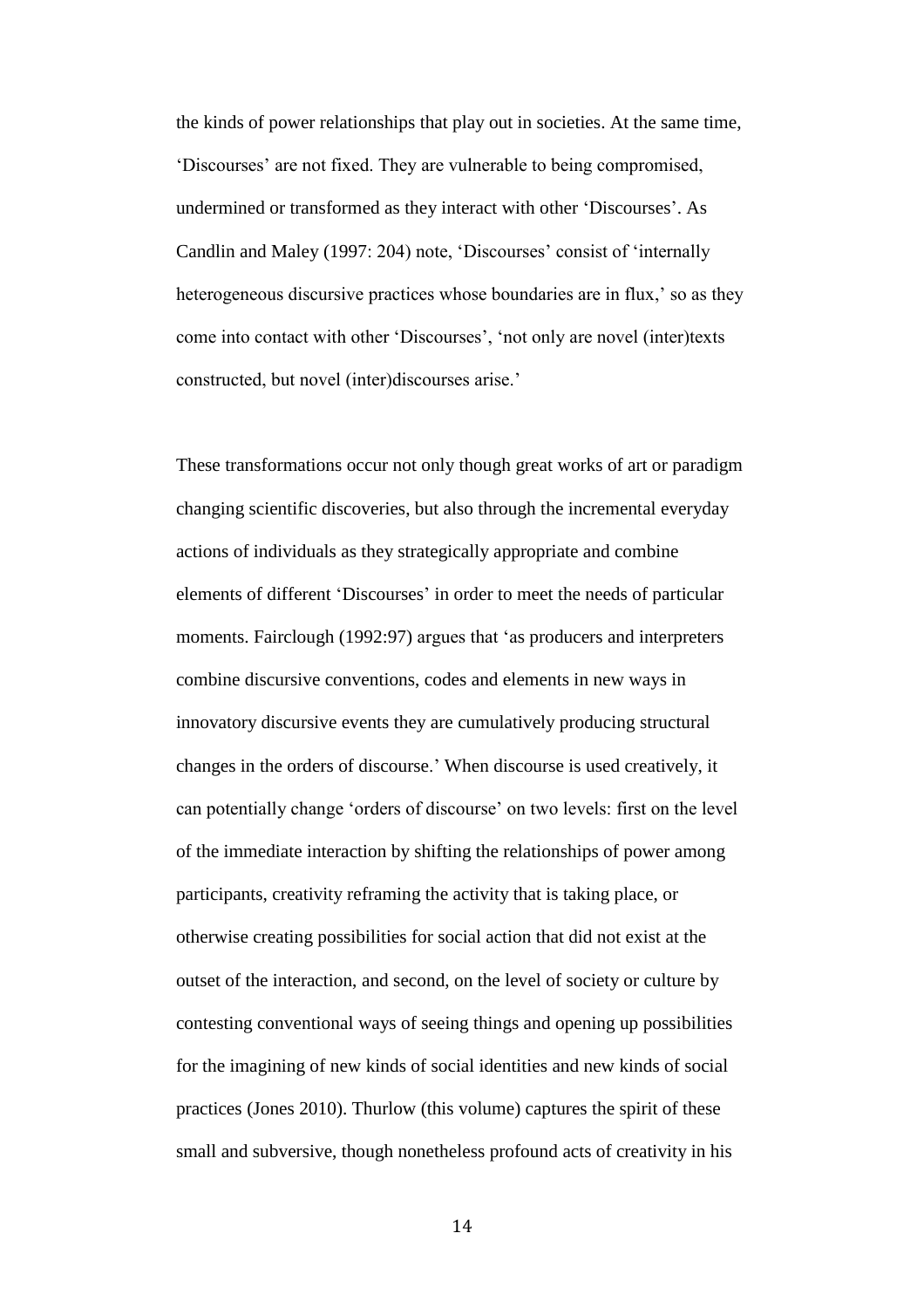invocation of Michel de Certeau, who wrote:

Every culture proliferates along its margins. Irruptions take place that are called 'creations' in relation to stagnancies. Bubbling out of swamps and bogs, a thousand flashes at once scintillate and are extinguished all over the surface of a society. ... Daily life is scattered with marvels, a froth on the long rhythms of language and history that is as dazzling as that of writers and artists. (1997: 139–142)

It is chiefly this conceptualization of discourse that helps a 'discourse and creativity' approach make the connection between 'small c creativity', those tiny everyday creative actions we take with 'small d discourse', and 'big C Creativity', the 'world-changing' aspect of creativity through which new 'big D Discourses' are formed and transformed.

All of the chapters in this volume engage to some extent with this dimension of discourse, considering how texts and the social actions associated with them fit into and interact with broader social formations and systems of value. Stockwell, for example, discusses how creative texts press readers into taking ethical stances and how reading itself becomes a kind of moral act. Similarly, both Stockwell and Swann consider, each from their different perspectives, how engaging with creative texts is not just a matter of resolving meaning but an experience of 'world-building'. One could hardly find a better example of how 'Discourses' are mixed to form creative new '(inter)discourses' than Bhatia's work, reported here and elsewhere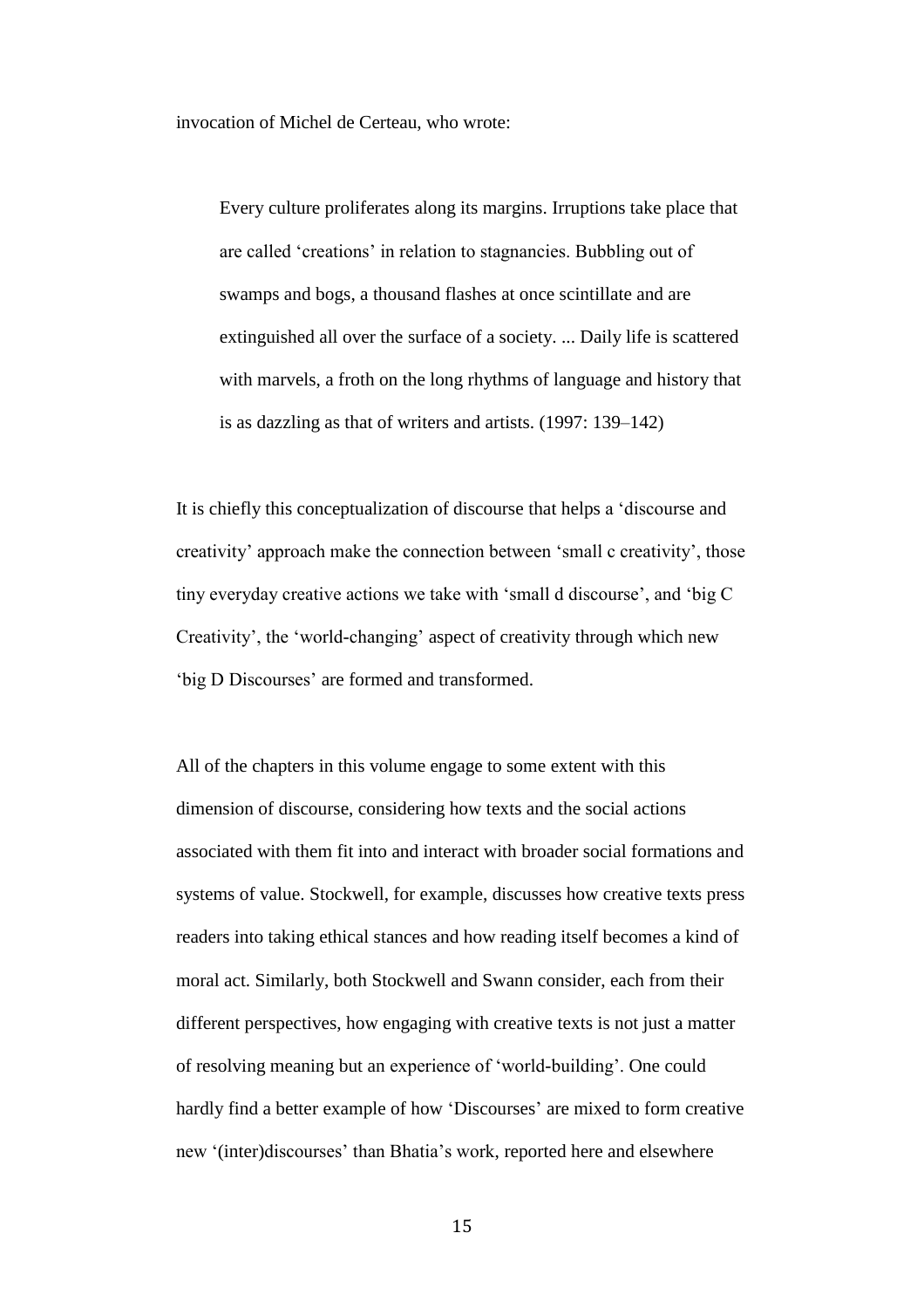(Bhatia, 2008) on the strategic mixing of the discourses of law, accounting, finance and public relations in corporate disclosure reports. Thurlow, in his chapter, provides and excellent illustration of discursive contestation in his description of how the authentic, vernacular creativities of young people using computers are resemiotized by the mainstream media and commercial and educational institutions as 'exotic and outrageous, foolish and pointless, offensive and menacing.' Finally, both Norris and Jones concern themselves with how creative products like paintings and skateboarding videos function as cultural tools for the formation of individual and group identities spanning timescales from the discrete moment by moment actions of everyday life to the longer timescales of 'artistic careers.'

In a sense, it is this engagement with broader issues of social and institutional practices and power, what Thrlow (this volume) calls the 'cultural politics' of creativity, that most distinguishes a discourse approach to creativity from more language-based approaches. It is an approach which, as Van Leeuwen (this volume) points out, must be both descriptive and sociological, must endeavor to explain not just 'how people produce and use semiotic resources, but…also… how these uses come about, how they are taught or otherwise acquired, regulated, debated, (and) changed,' and how 'new semiotic resources and practices and new uses of existing semiotic resources are invented.'

### **Discourse Analysis as Creativity**

The contributors to this volume not only illuminate the relationship between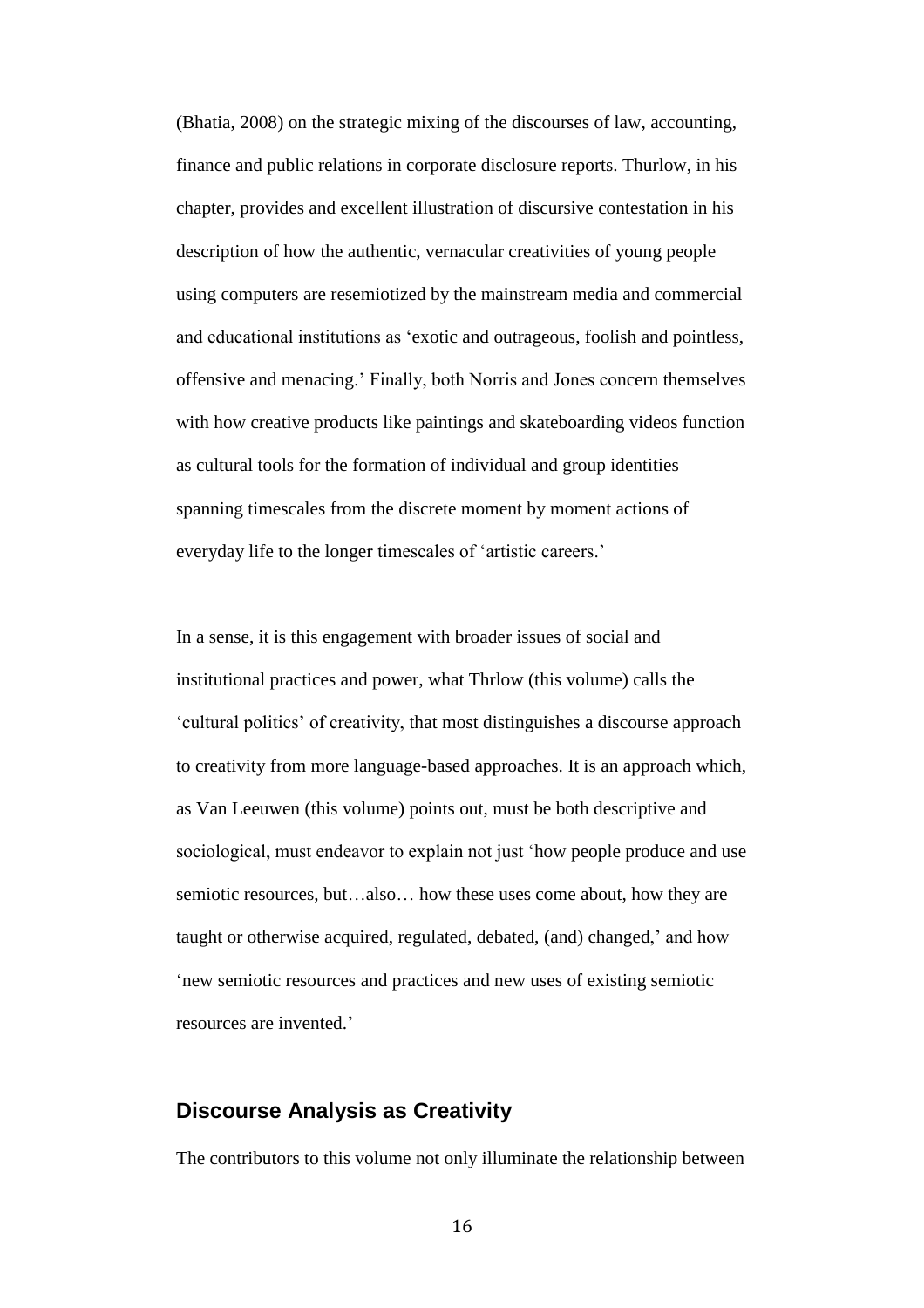discourse and creativity in a wide range of diverse domains from literary reading to jazz improvisation, they also demonstrate the creativity of discourse analysis itself as it has developed over the past half century and continues to develop. In recent years the field of discourse studies has significantly broadened its scope by forging interdisciplinary bridges with sociology, cultural studies, social practice theory, visual communication studies, media studies and cognitive psychology. Consequently, it has taken on board new concerns and priorities, many of which are represented in this volume.

Discourse analysis has, for example, become increasingly interested not just in how texts are put together but also in how people interpret and use discourse in situated social interactions, a theme taken up by nearly all of the authors represented here. It has also become more interested in issues of identity construction, issues which are featured in the chapters by Norris and Jones. It has to some degree also participated in the recent 'cognitive turn' in the social sciences (Stockwell, this volume), evidenced in the chapters by Stockwell and Forceville. It has, in addition, increasingly come to acknowledge the importance of modes other than language in the production of meaning, illustrated by the chapters by Forceville, Norris and van Leeuwen. Finally, it has started to explore what happens to meanings, social practices and social identities when they are mediated through digital technologies, an issue addressed by Thrulow, Gillen, Morrison and his colleagues and Jones.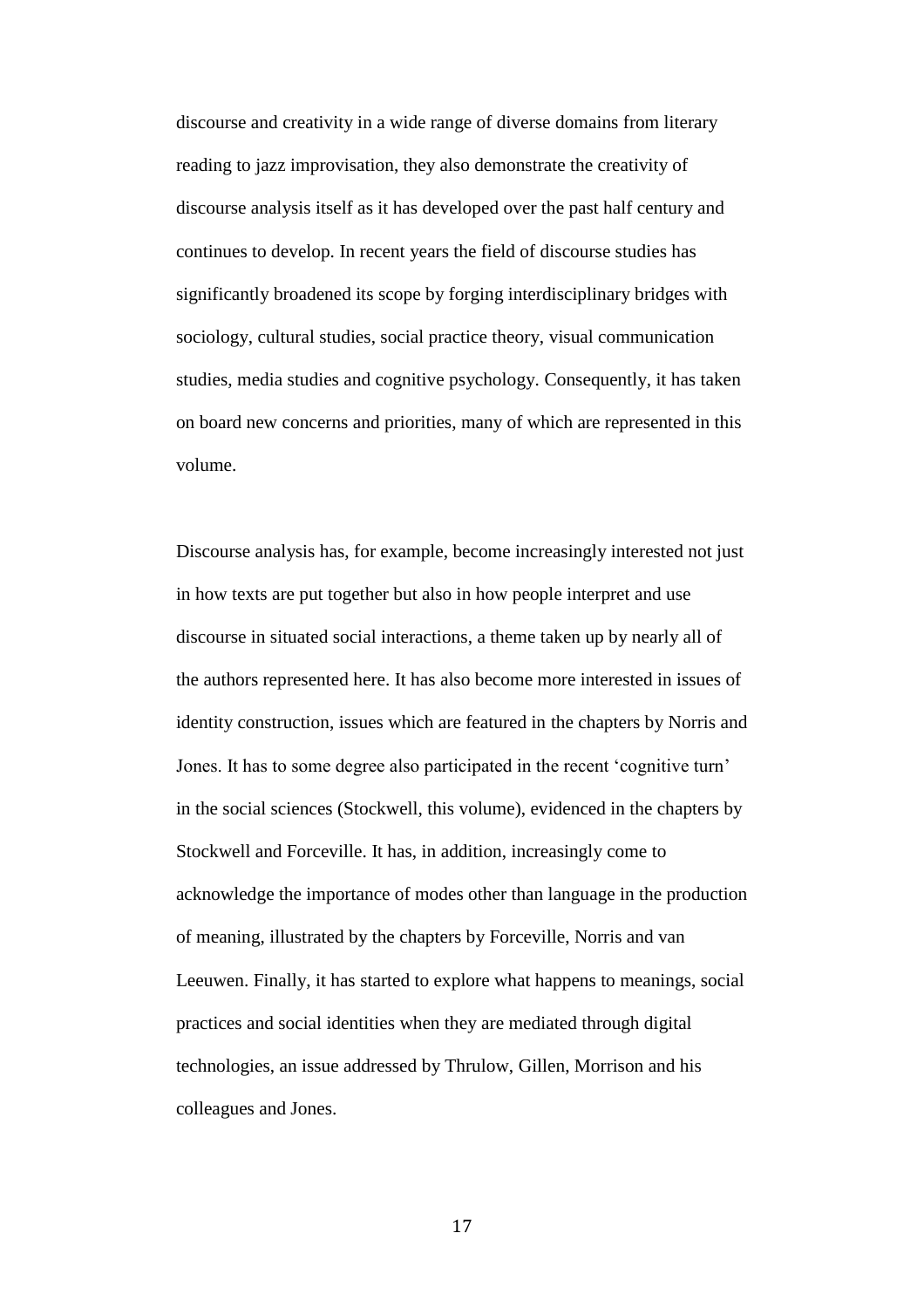In fact, for most of the scholars represented in this volume, discourse analysis as they practice it is itself an example of a creative (inter)discourse, an inventive blending of theories and insights from multiple fields of human inquiry. These new, hybrid approaches to discourse often demand the development of innovative new ways of working which involve mixing text analysis with more ethnographic engagement with people as they go about undertaking their everyday acts of creativity.

What this volume shows is not just that discourse analysis has something valuable to add to our understanding of creative practices and creative processes, but that the study of discourse, indeed the study of language itself is, as Chomsky noted nearly fifty years ago, ultimately and fundamentally the study of creativity. As Van Leeuwen points out in his contribution to this volume: 'the semiotician and the artist travel along parallel paths and they might as well talk and work together.'

#### **References**

Austin, J. L. (1962) *How to do Things with Words: The William James Lectures delivered at Harvard University in 1955*, J. O. Urmson (Ed.), Oxford: Clarendon.

Bhatia, V. (2008) 'Creativity and accessibility in written professional discourse' *World Englishes* **27**(3/4), pp. 319–326.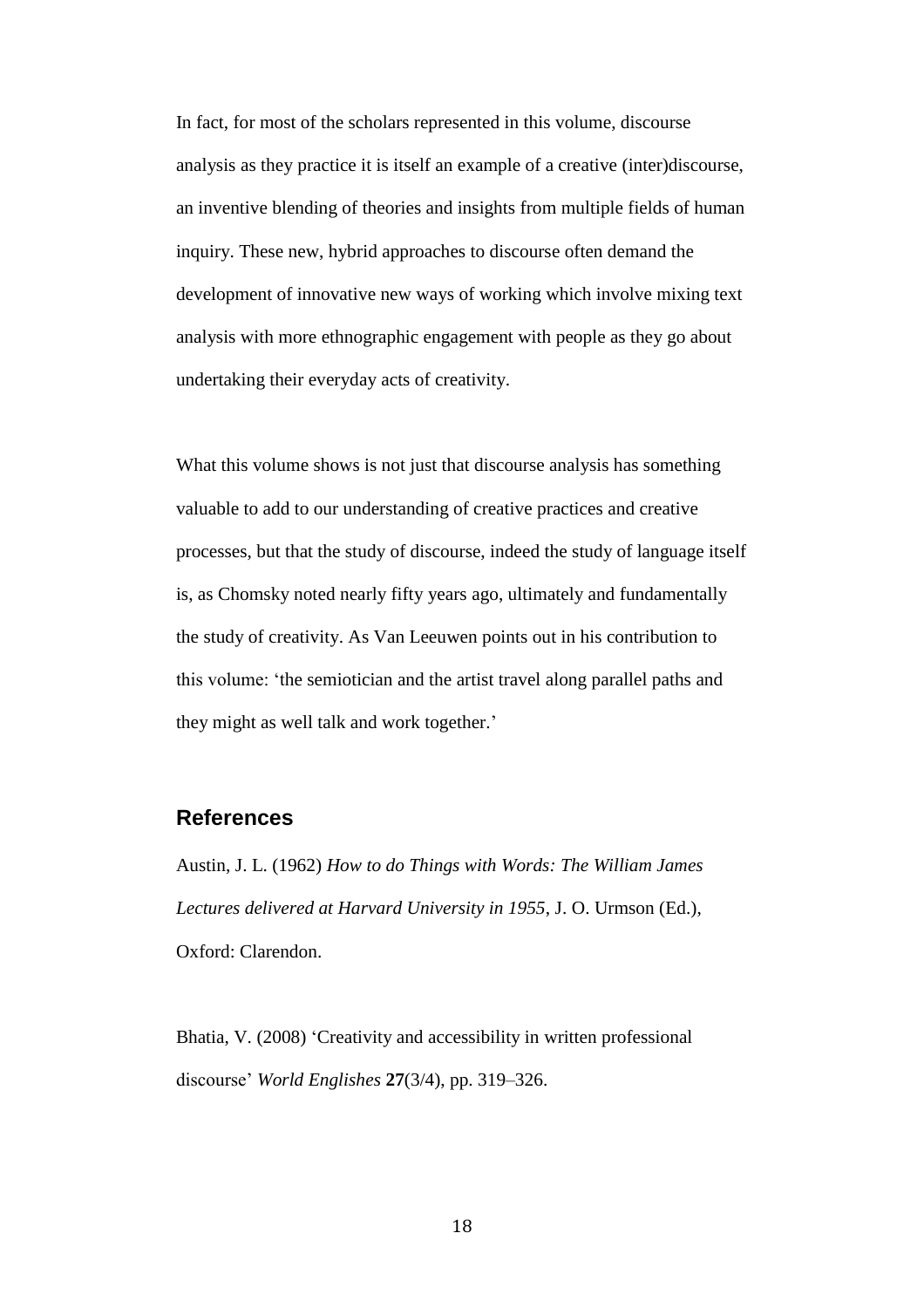Black, E. (2006) *Pragmatic Stylistics*, Edinburgh: Edinburgh University Press.

Boden, M. A. (2004) *The Creative Mind: Myths and Mechanisms* 2nd edition, New York: Routledge.

Bohm, D. (1998) *On Creativity*, London: Routledge.

Candlin, C. N. and Maley, Y. (1997) 'Intertextuality and Interdiscursivity in the Discourse of Alternative Dispute Resolution' in *The Construction of Professional Discourse*, Gunnarsson, B-L., Linnel, P. and Nordberg, B. (Eds.), London: Longman, pp. 201–22.

Carter, R. (1999) 'Common language: Corpus, creativity and cognition' *Language and Literature* **8** (3), pp. 195–216.

Carter, R. (2004) *Language and Creativity: The Art of Common Talk*, London. New York: Routledge.

Carter, R. and McCarthy, M. (2004) 'Talking, creating: Interactional language, creativity and context' *Applied Linguistics* **25** (1), pp. 62–88.

Chomsky, Noam (1965) *Aspects of the Theory of Syntax*, Cambridge, Massachusetts: MIT Press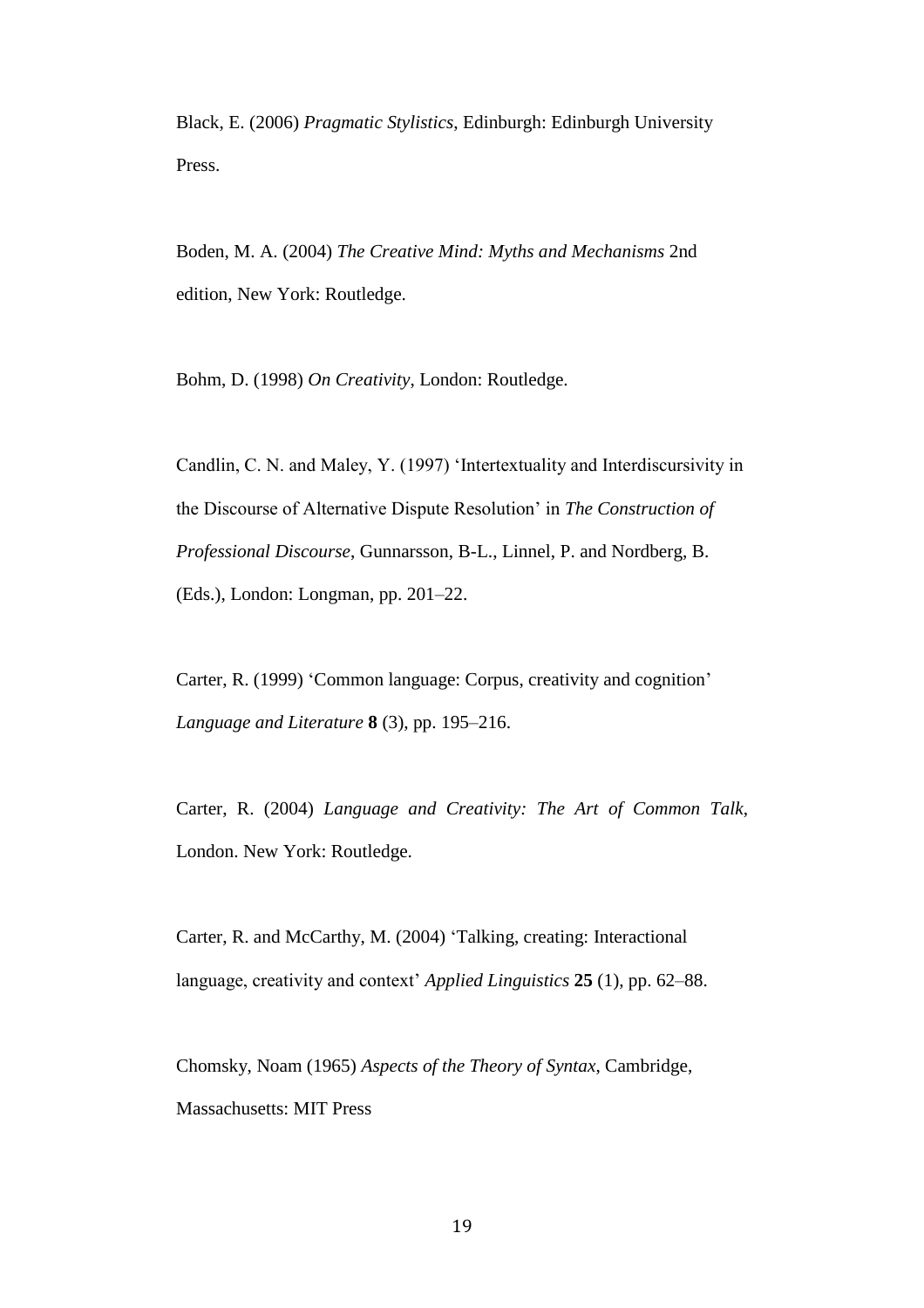Cook, G. (1994) *Discourse and Literature: The Interplay of Form and Mind*. Oxford: Oxford University Press.

Cook, Guy (1998) 'Linguistics and language teaching' in *The Encyclopedic Dictionary of Applied Linguistics*, Johnson. K. and Johnson, H. (Eds.), Oxford: Blackwell, pp. 198–207.

Cook, G. (2000) *Language Play, Language Learning*. Oxford: Oxford University Press.

Crystal, D. (1998) *Language Play*, Harmondsworth: Penguin.

Csikszentmihalyi, M. (1990) *Flow: The Psychology of Optimal Experience*. New York: HarperCollins.

Csikszentmihalyi, M., and Sawyer, R. K. (1995) 'Creative insight: The social dimension of a solitary moment' in *The Nature of Insight*, Sternberg, R. J. and Davidson J. E. (Eds.), Cambridge, MA: MIT Press, pp. 329–363

Fairclough, N. (1992) *Discourse and Social Change*, Cambridge: Polity Press.

Fowler, R. (1996) *Linguistic Criticism*, 2nd edition, Oxford: Oxford University Press.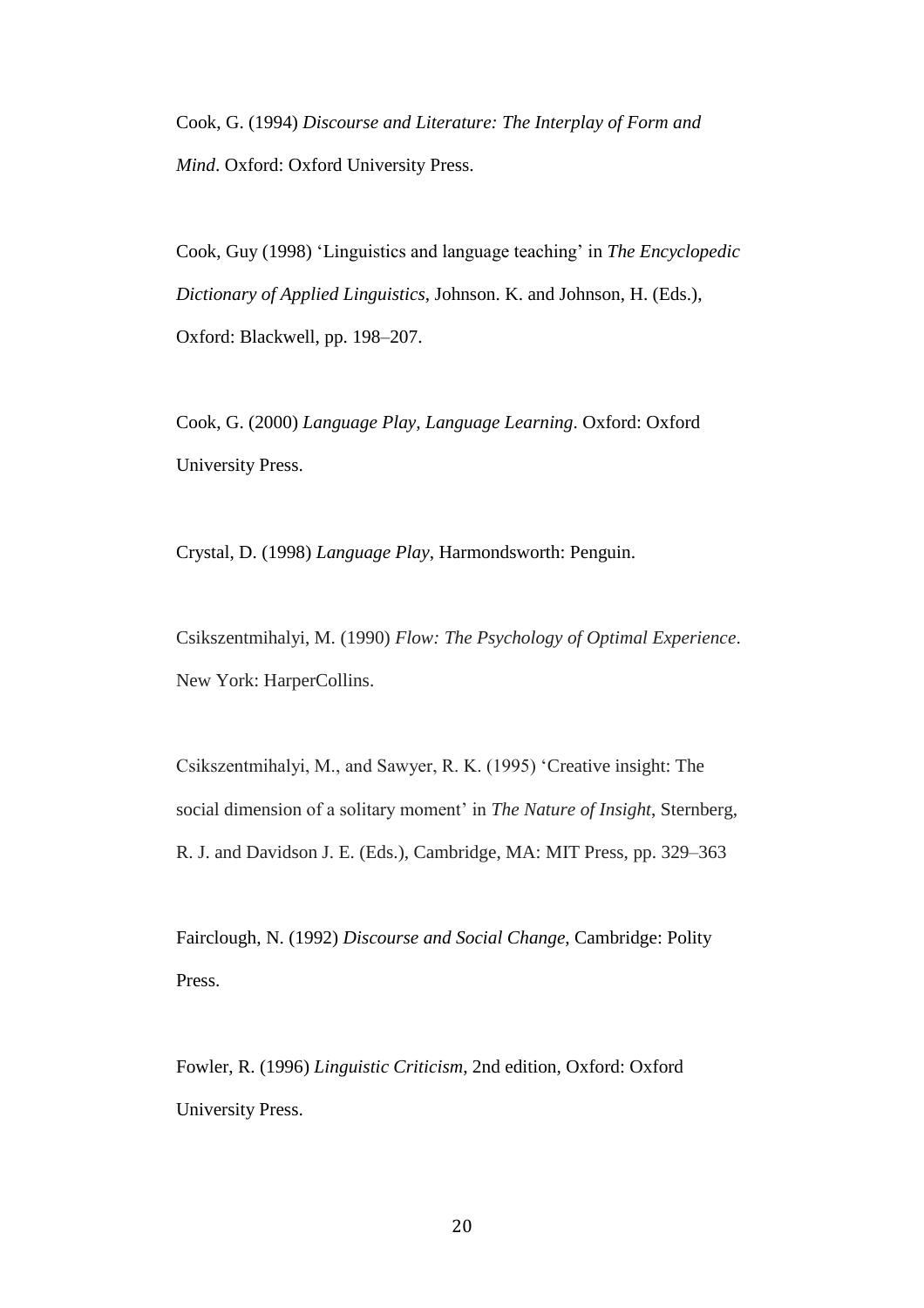Getzels, J. W., and Csikszentmihalyi, M. (1976) *The Creative Vision*. New York: Wiley.

Gruber, H. E., and Davis, S. N. (1988) 'Inching our way up Mount Olympus: The evolving-systems approach to creative thinking' in *The Nature of Creativity*, Sternberg, R. J. (Ed.), New York: Cambridge University Press, pp. 243–270.

Harrington, D.M. (1990) 'The ecology of creativity: A psychological perspective' in *Theories of Creativity*, Runco M.A. and Albert, R.S. (Eds.), Beverly Hills, CA: Sage, pp. 143-169.

Harris, Z. (1952) 'Discourse analysis' *Language* **28** (1), pp. 1-30.

Jones, R. H. (2010) 'Creativity and discourse' *World Englishes* **29** (4), pp.467-480.

John-Steiner, V. (1992) 'Creative lives, creative tensions' *Creativity Research Journal* **5** (1), pp. 99-108.

Leech, G. and Short, M. H. (1981) *Style in Fiction: A Linguistic Introduction to English Fictional Prose*, London: Longman.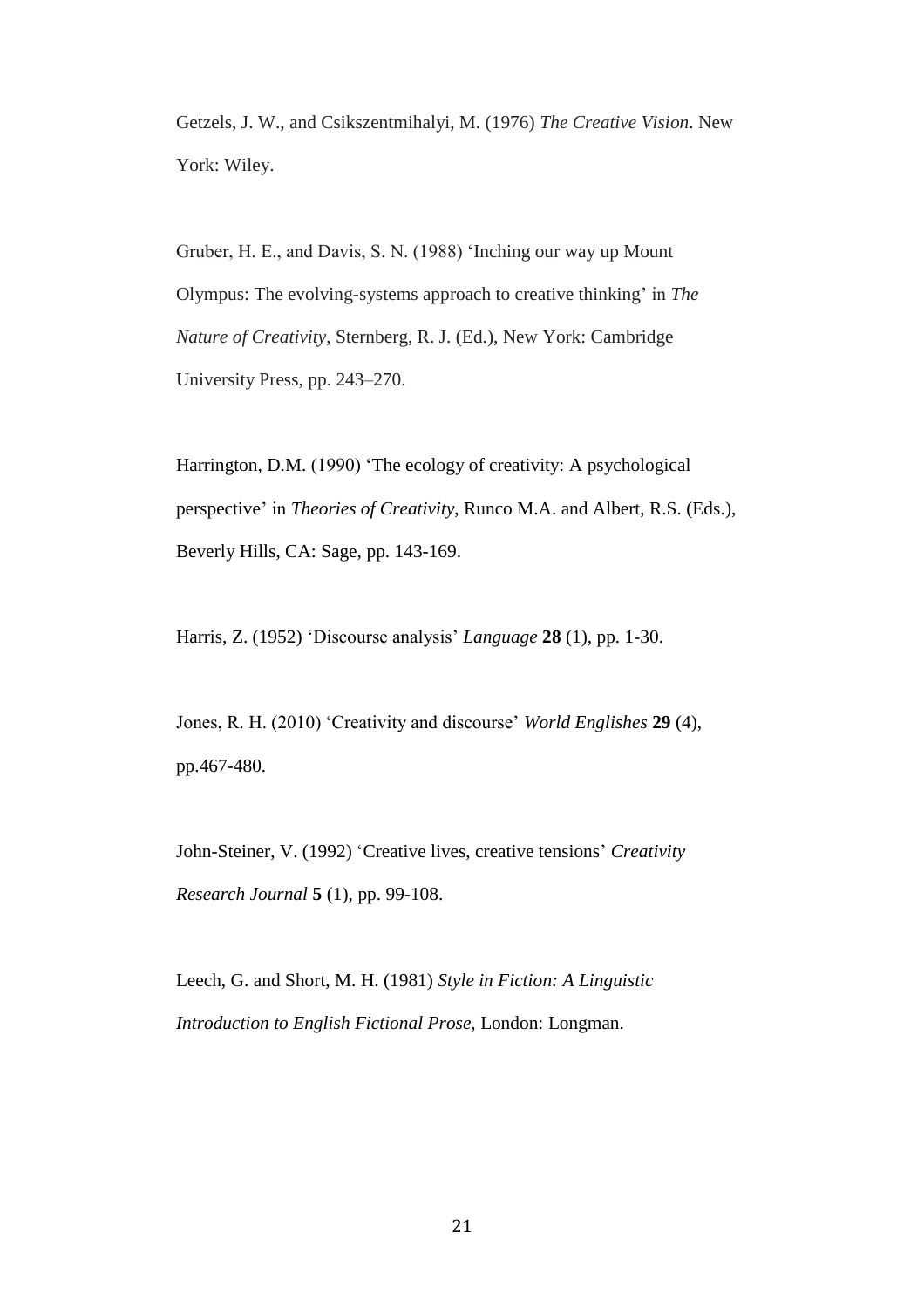Magnusson, L. (1999) *Shakespeare and Social Dialogue: Dramatic Language and Elizabethan Letters*, Cambridge: Cambridge University Press.

Maybin, J. and Swann, J. (2006) *The Art of English: Everyday Creativity*, Basingstoke, Hants: Palgrave Macmillan.

Maybin, J. and Swann, J. (2007) 'Everyday creativity in language: textuality, contextuality and critique' *Applied Linguistics* **28** (4): pp. 497- 517.

Norrick, N. (2000) *Conversational Narrative*, Amsterdam: John Benjamins.

Norris, S. (2004) *Analyzing Multimodal Interaction: A Methodological Framework*, London: Routledge.

Norris, S. and Jones, R. (Eds.) (2005) *Discourse in Sction: Introducing Mediated Discourse Analysis*. London: Routledge.

Pratt, M.L. (1977) *Toward a Speech Act Theory of Literary Discourse*, Bloomington, Indiana: Indiana University Press.

Simonton, D. K. (1988). *Scientific Genius: A Psychology of Science*, New York: Cambridge University Press.